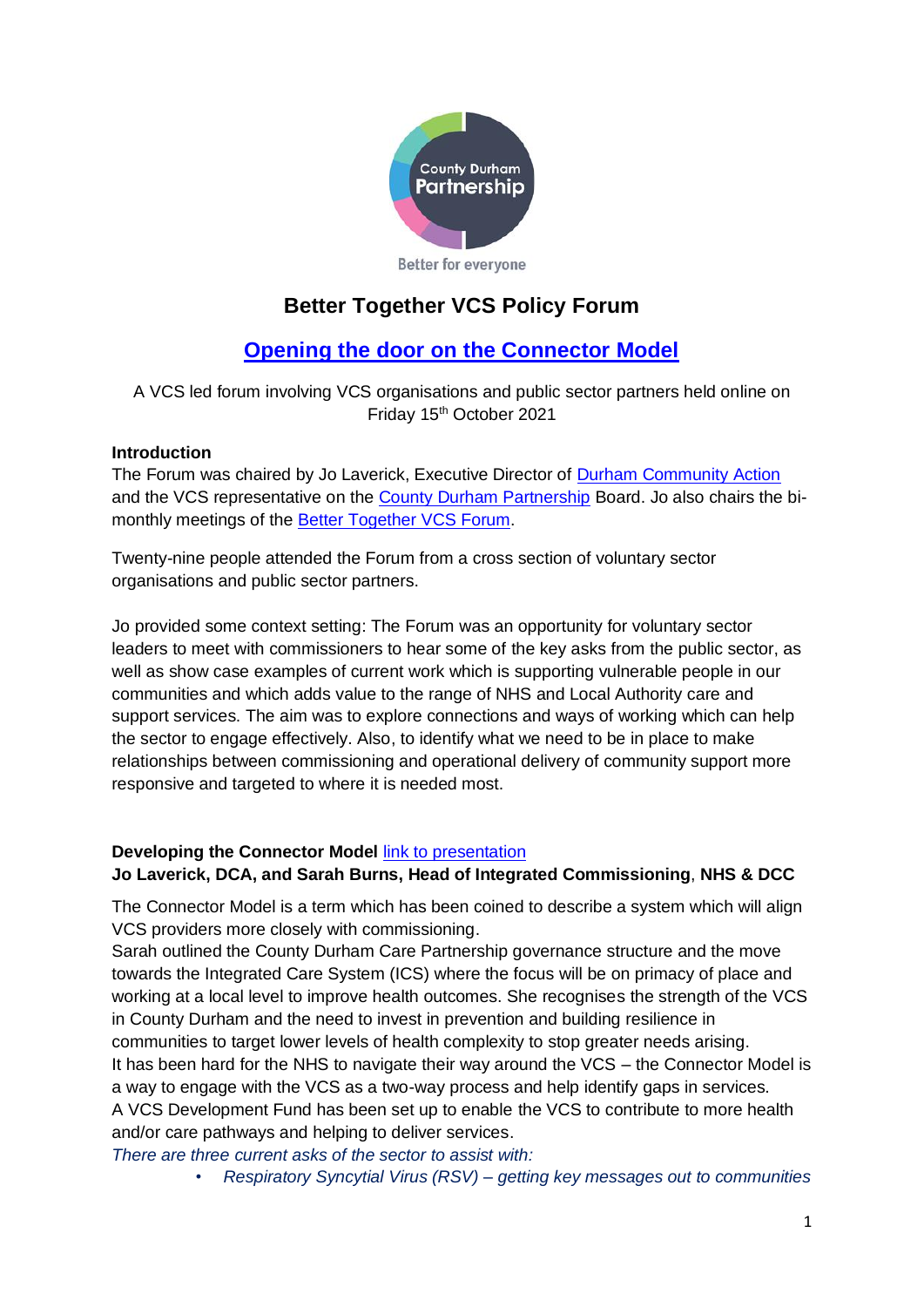- *Engagement with Children and Young People that use outpatient service*
- *Support on discharge*

#### *Are there things that the VCS can do to help?*

A final slide outlined some of the structures/people in place to enable this.

Contact Information Email: [sarahburns3@nhs.net](mailto:sarahburns3@nhs.net)

#### **Commissioning Health & Wellbeing [link to presentation](https://www.durhamcommunityaction.org.uk/public/dca/www/uploads/files/County%20Durham%205-year%20plan.pptx)**

#### **Jon Quine - Commissioning Manager, County Durham Integrated Commissioning Team**

Jon outlined the County Durham Commissioning and Delivery plan 2020-2025 for Health and Social Care which brings together both NHS and DCC Commissioners and providers. This is work in progress with plans to widen the scope and truly engage communities working towards a co-produced plan. The plan is to be accessible later this year via the County Durham Partnership website and will have the ability for the VCS and public to provide feedback and engage with individual chapter leads.

*The ask of the VCS is to:*

- *Be a vehicle for the engagement required as we move towards co-production*
- *Seek out the chapters that are relevant to you, your services, and your communities*
- *Provide feedback on the content of the chapter*
- *Offer yourself as a resource for chapter leads to engage with as we work towards coproduction*
- *Circulate within your networks*
- *Engage, challenge, support, participate, advocate*

Contact Information Website: [www.countydurhampartnership.co.uk](http://www.countydurhampartnership.co.uk/) Email: [jon.quine1@nhs.net](mailto:jon.quine1@nhs.net)

# **A Sector Perspective** – Three models of community support

Sector perspectives provide illustrations from the VCS about how services are working operationally, including insights into challenges and opportunities.

# **Hospital Discharge Robyn Holmes, Chief Executive, Age UK County Durham**

Robyn gave an overview of [Age UK County Durham'](https://www.ageuk.org.uk/countydurham/)s experiences over the last eighteen months and plans to develop a Hospital Discharge Service.

She highlighted the need for cohesive joint working between all organisations so that patients/clients have a planned, safe, timely and dignified process of discharge and receive quality care. The importance of involving family and carers in the process to understand the wider need of patients/clients will, if done well, lead to fewer re-admissions to hospital.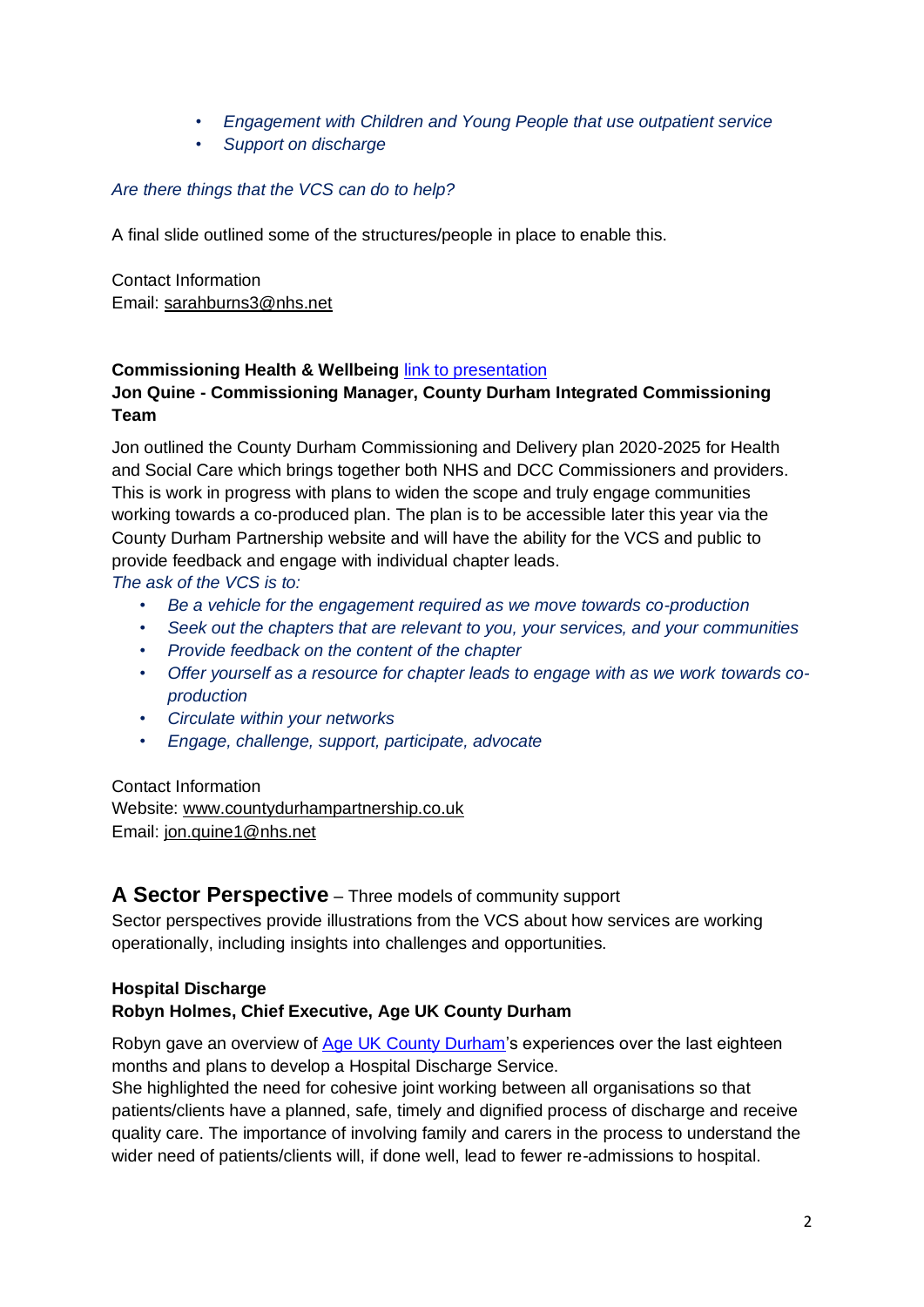There are a number of VCS organisations providing wrap around or direct support for patients on discharge e.g. access to advice, food and fuel, and transport. Collaboration between services and organisations can be ad hoc, so there's an opportunity to build more structured collaboration to enable a more rounded support offer.

#### **Volunteer Bank/Mutual Aid** [link to presentation](https://www.durhamcommunityaction.org.uk/public/dca/www/uploads/files/Volunteer%20Bank%20and%20Mutual%20Aid%20Presentation%20-%20Better%20Together%20Forum.pptx)

**Abby Thompson, Volunteering Development Manager, Durham Community Action** Abby gave an overview of the 108 Mutual Aid groups which evolved in response to the Covid-19 Pandemic to support the most vulnerable in the community. An [Interactive Map](https://www.mapcustomizer.com/map/Mutual%20Aid%20Groups%20County%20Durham%20Master) shows the location of these and the current status of the groups, some of which are continuing to support local communities.

Abby also highlighted the development of a volunteer bank to support the roll out of the Vaccination Programme and LFD testing centres.

Considerable research has been undertaken into the nature of volunteering during this period, but it is too early to predict how volunteering will be impacted for the future.

# **Family Action – Bridge Young Carers Service** [link to presentation](https://www.durhamcommunityaction.org.uk/public/dca/www/uploads/files/Better%20Together_Family%20Action.pptx) **Emma Crawford-Moore - Operational Manager – Durham and Stockton**

Emma gave an overview of Family Action's [Bridge Young Carers Service](https://www.family-action.org.uk/what-we-do/children-families/bridge-young-carers-service/) supporting young people from 5-18 years of age, helping to strengthen families and communities, building skills and resilience, and improving outcomes. The young carers Neighbourhood Charter seeks to change policies and practices in organisations including health services and schools.

Young carers are involved in co-production and development giving them a voice and enabling the service to be responsive to emerging needs. The Stockton One Team Approach provides an example of collaborative place-based activity which is value for money, demonstrating how it can work in practice.

# **Facilitated Discussion**

Participants were encouraged to consider the questions – What / where do you think the VCS can most usefully contribute to health & social care? Are there practical aspects of your work you would like to talk about with partners/commissioners?

In the ensuing discussion the following key points were made:

- NHS needs engagement from and with the VCS an equal place round the table to help write the plan – keeping the conversation going, constant reviewing. VCS 'paw prints' need to be seen throughout the plan.
- Cross over of system players: Link workers; carers; volunteers
- Practical issues are critical to success designing a practical service that meets the needs of everyone.
- The urgent often gets in the way of the important need to invest time in planning so that a lot of time can be saved by avoiding crisis.
- Important to identify and learn the lessons from the crisis response to Covid pandemic and to plan, through co-production, for stronger preventive care systems in communities.
- Consider what needs doing Now Soon Later
- Members of the Better Together Forum valued the opportunity to be involved in the planning process and felt optimistic.